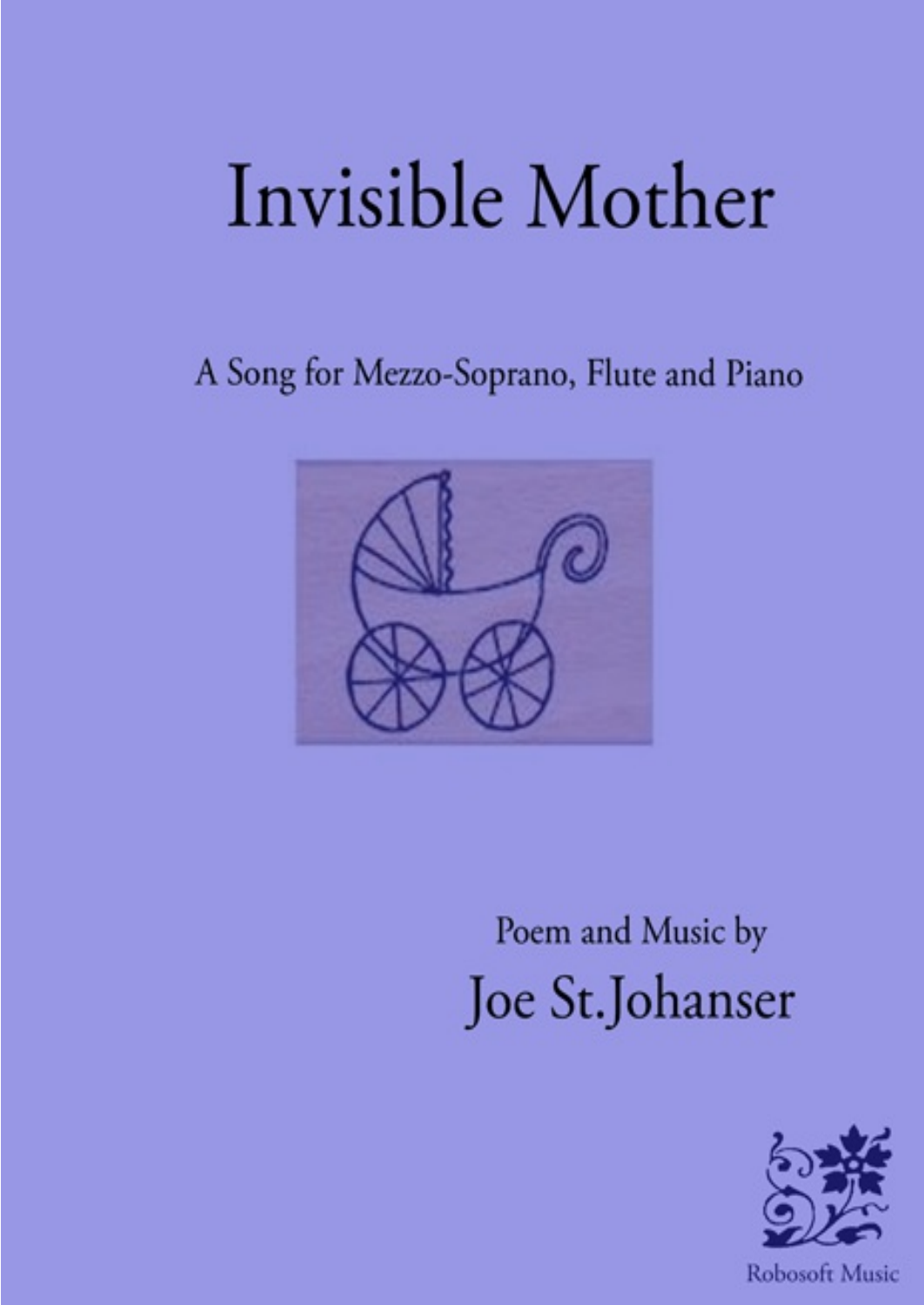## **Invisible Mother**

*to Sheila Blow*

Lyric and Music by Joe St.Johanser

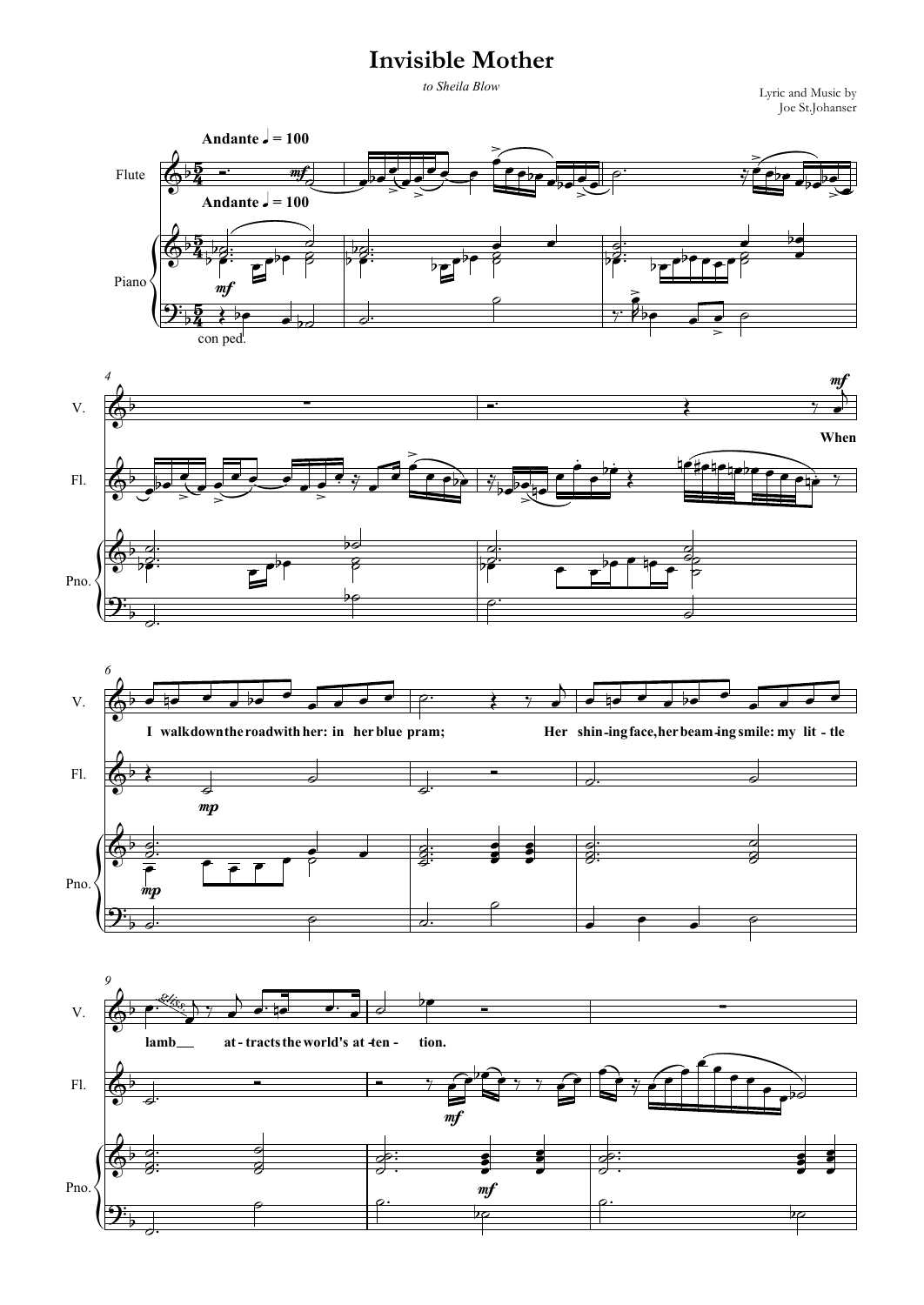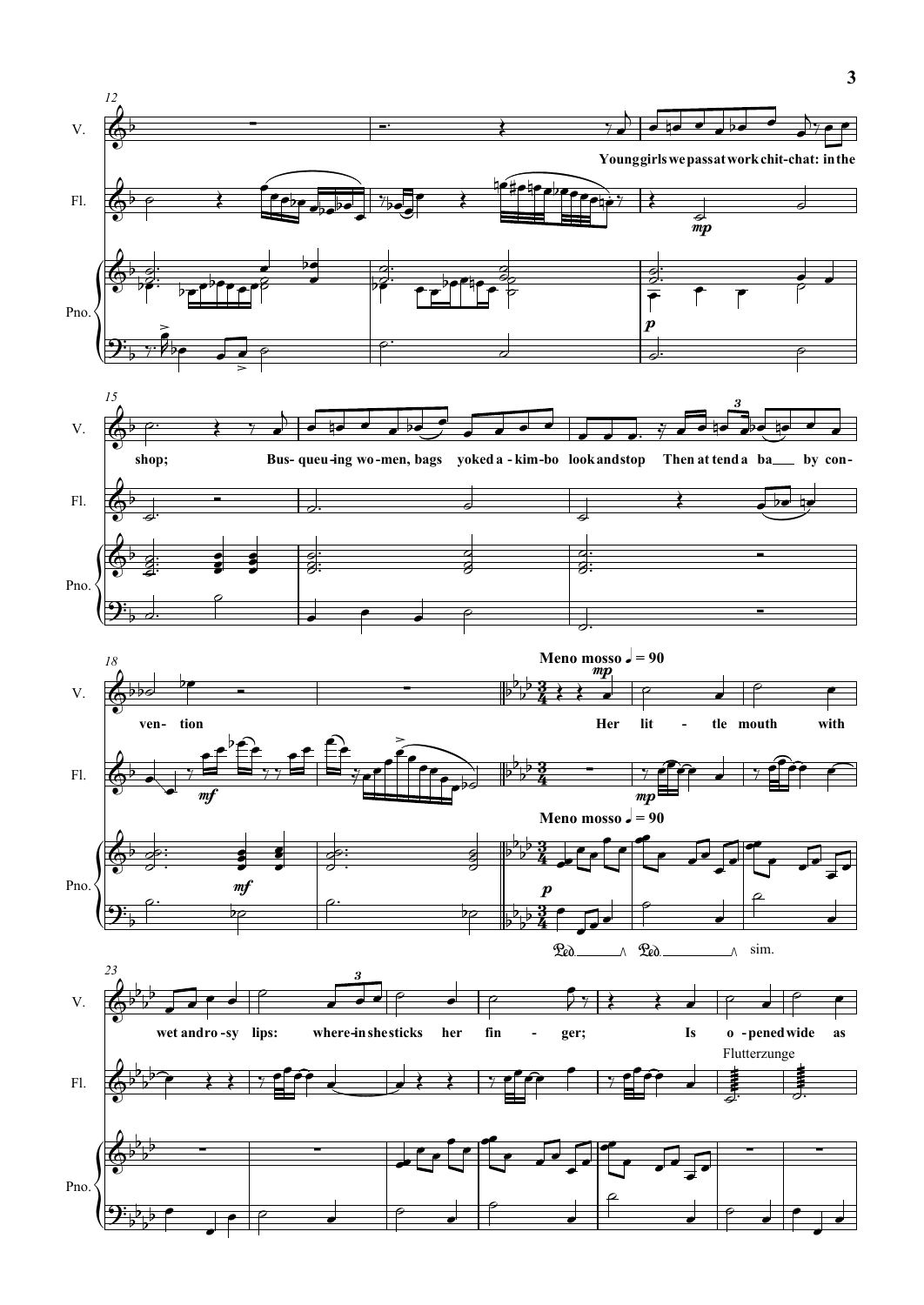





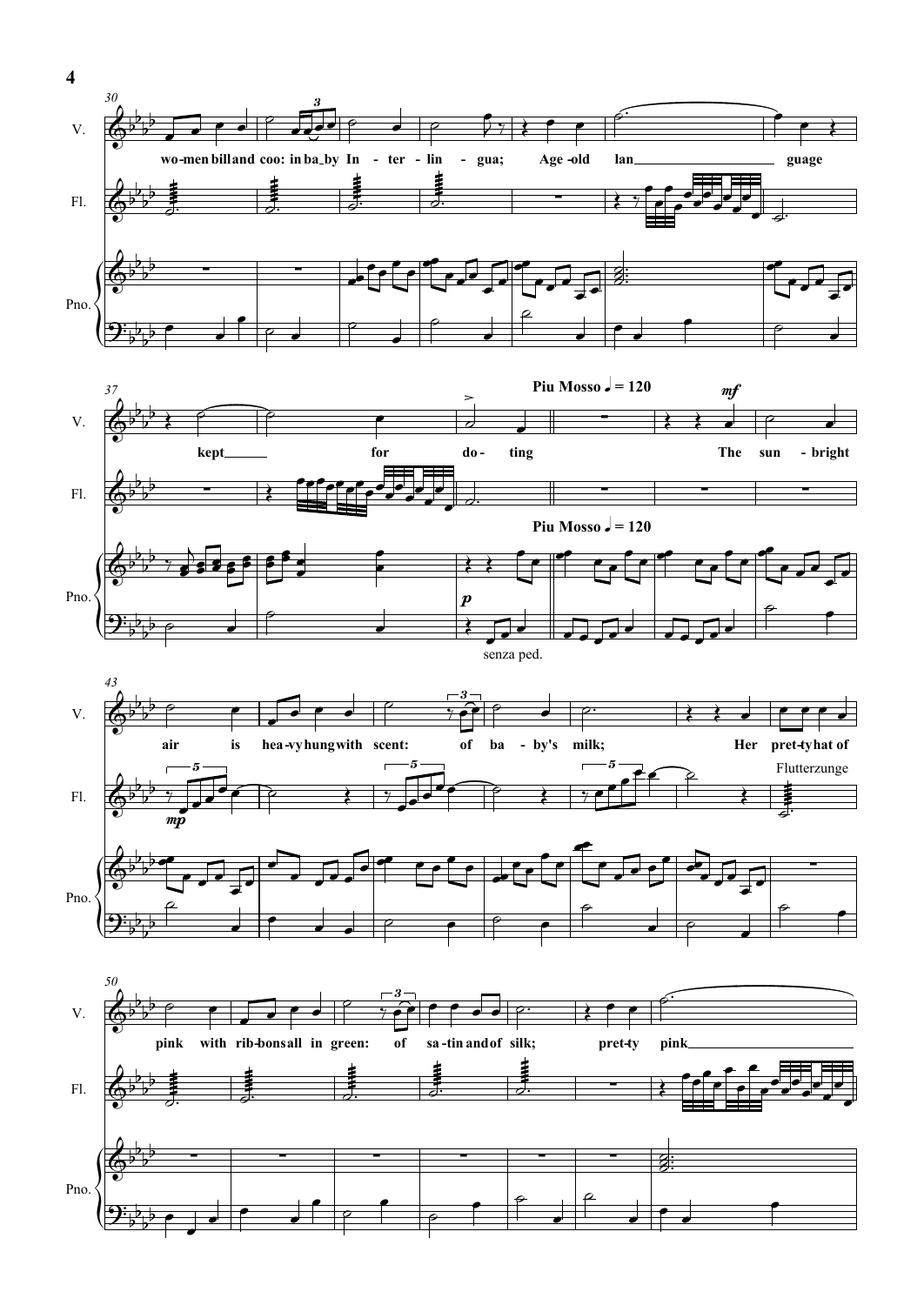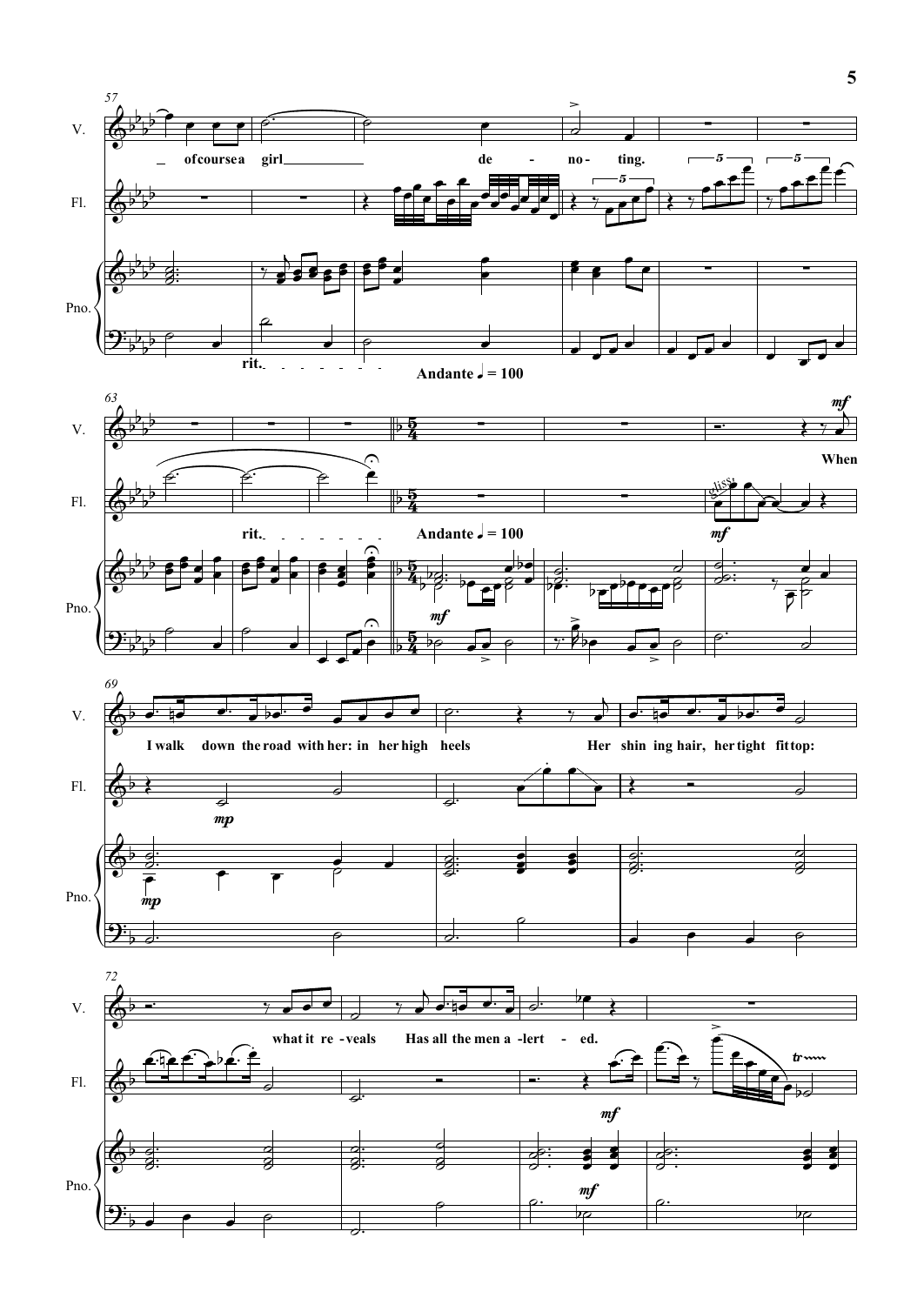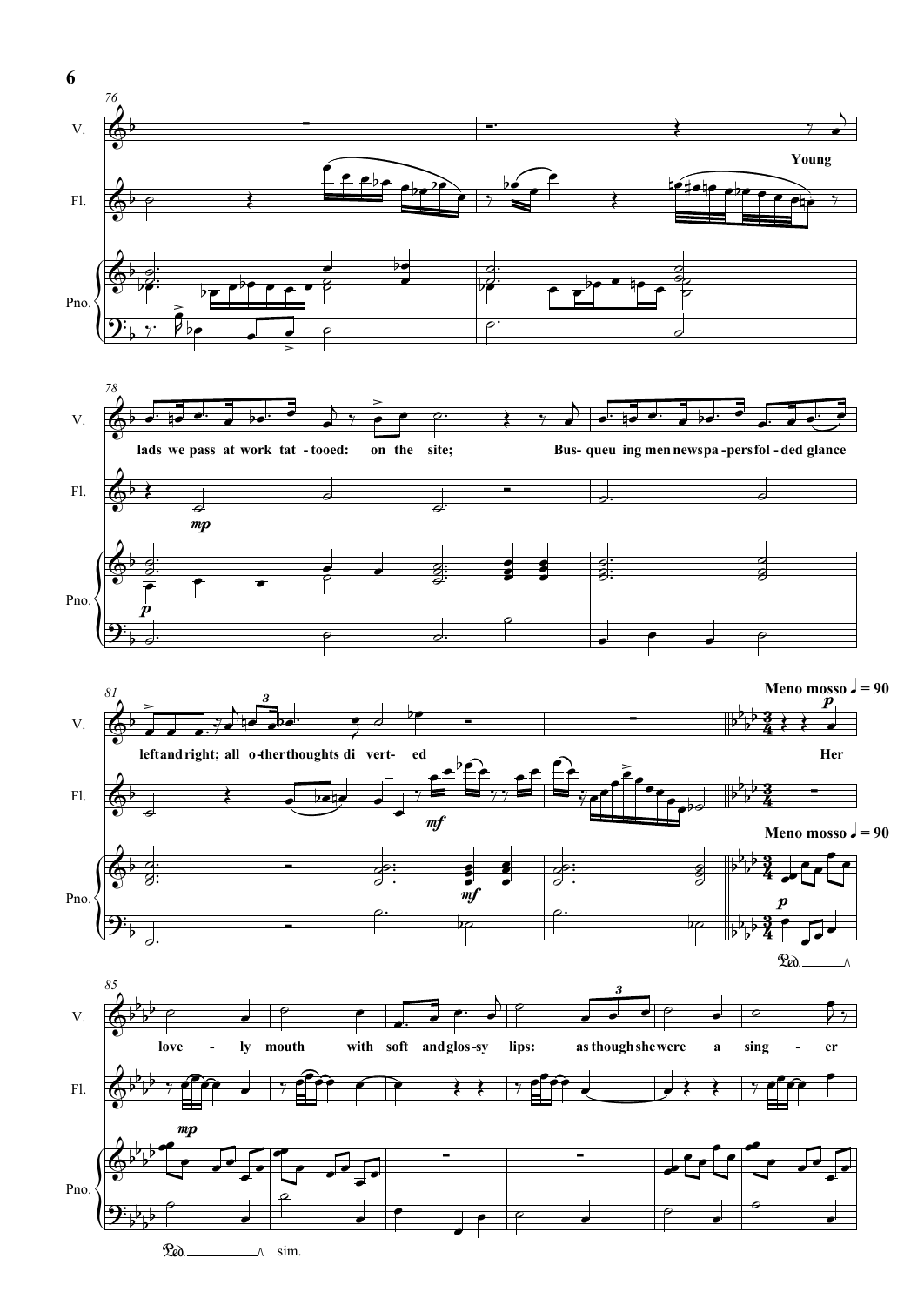

**7**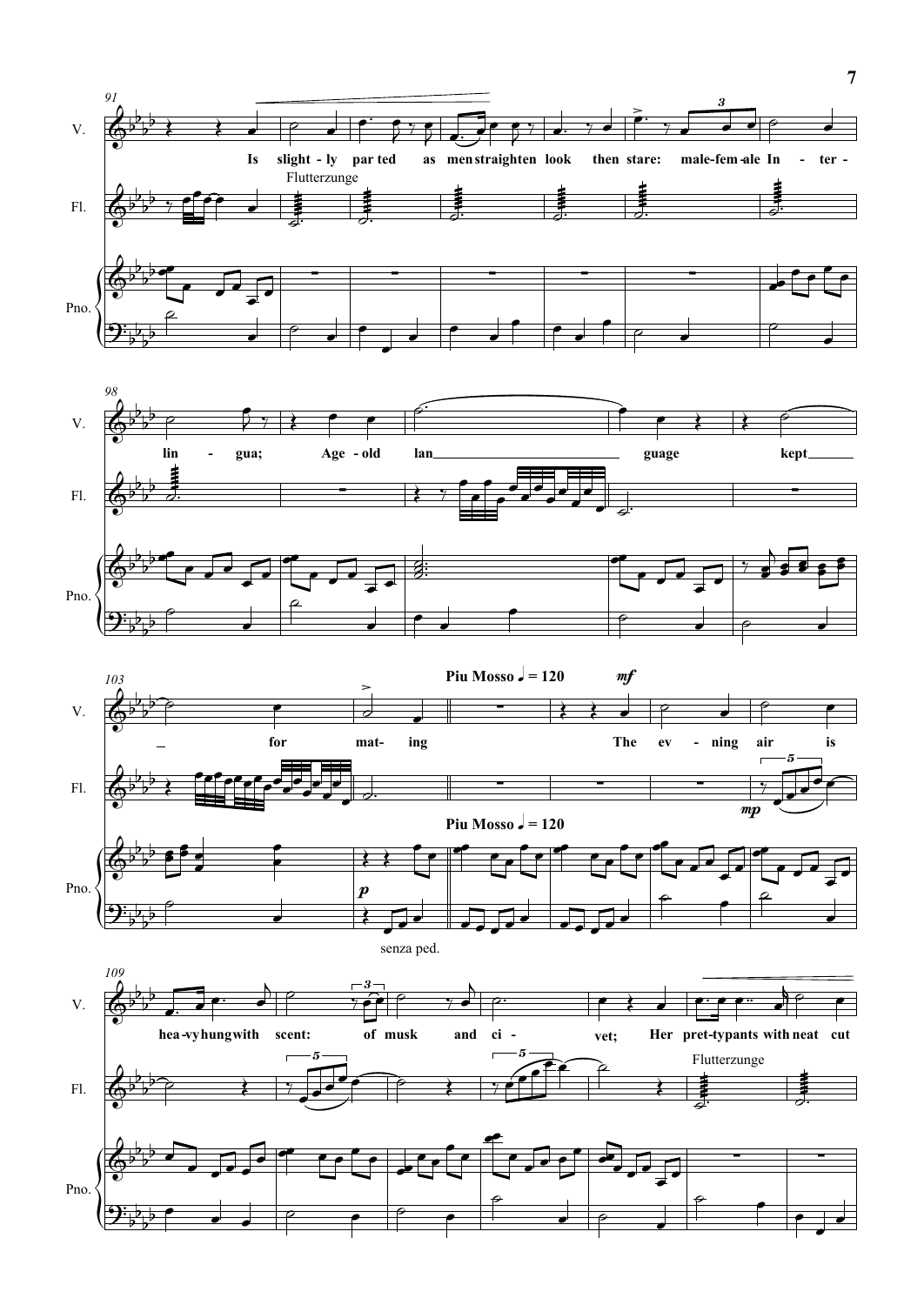





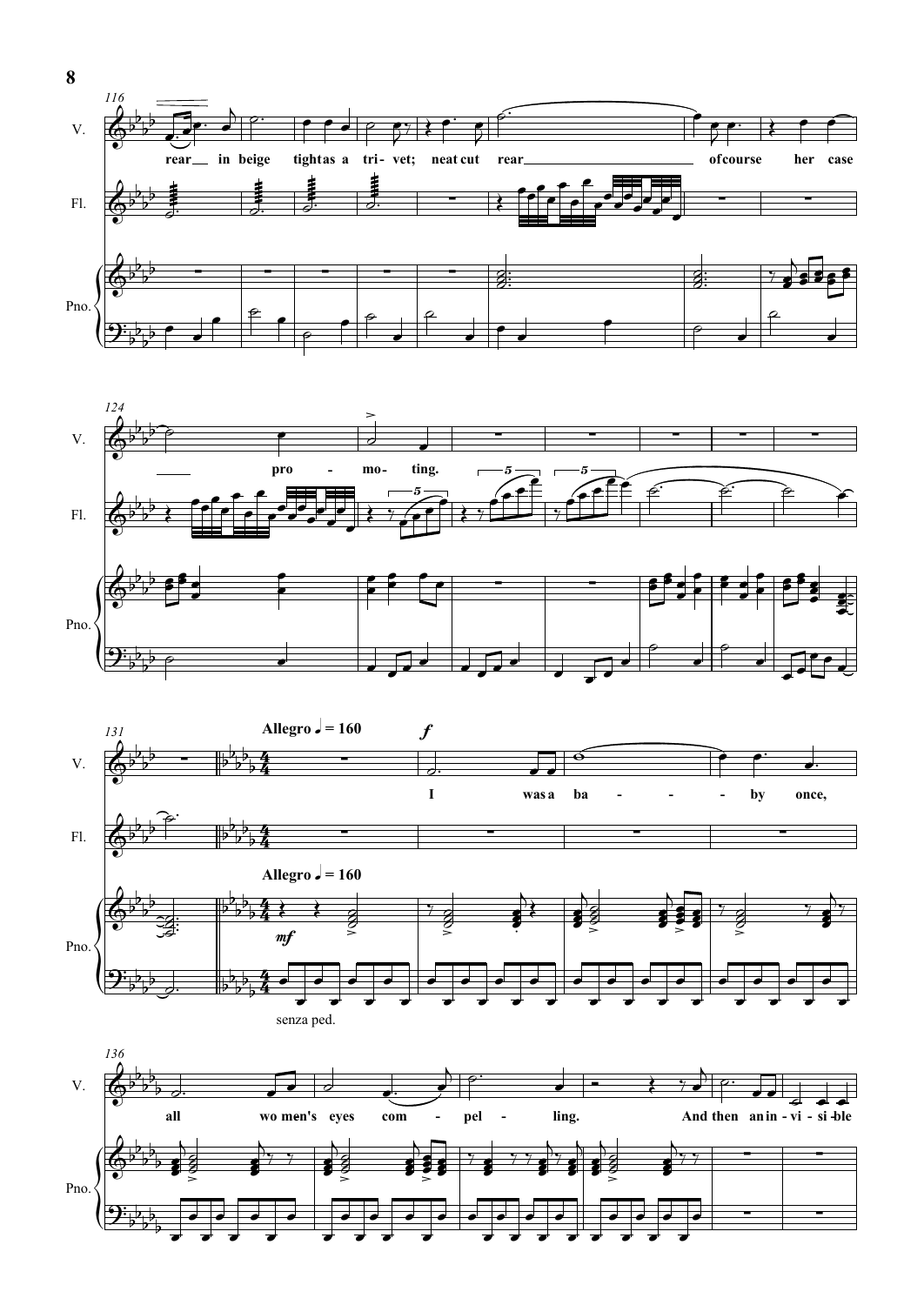

**9**